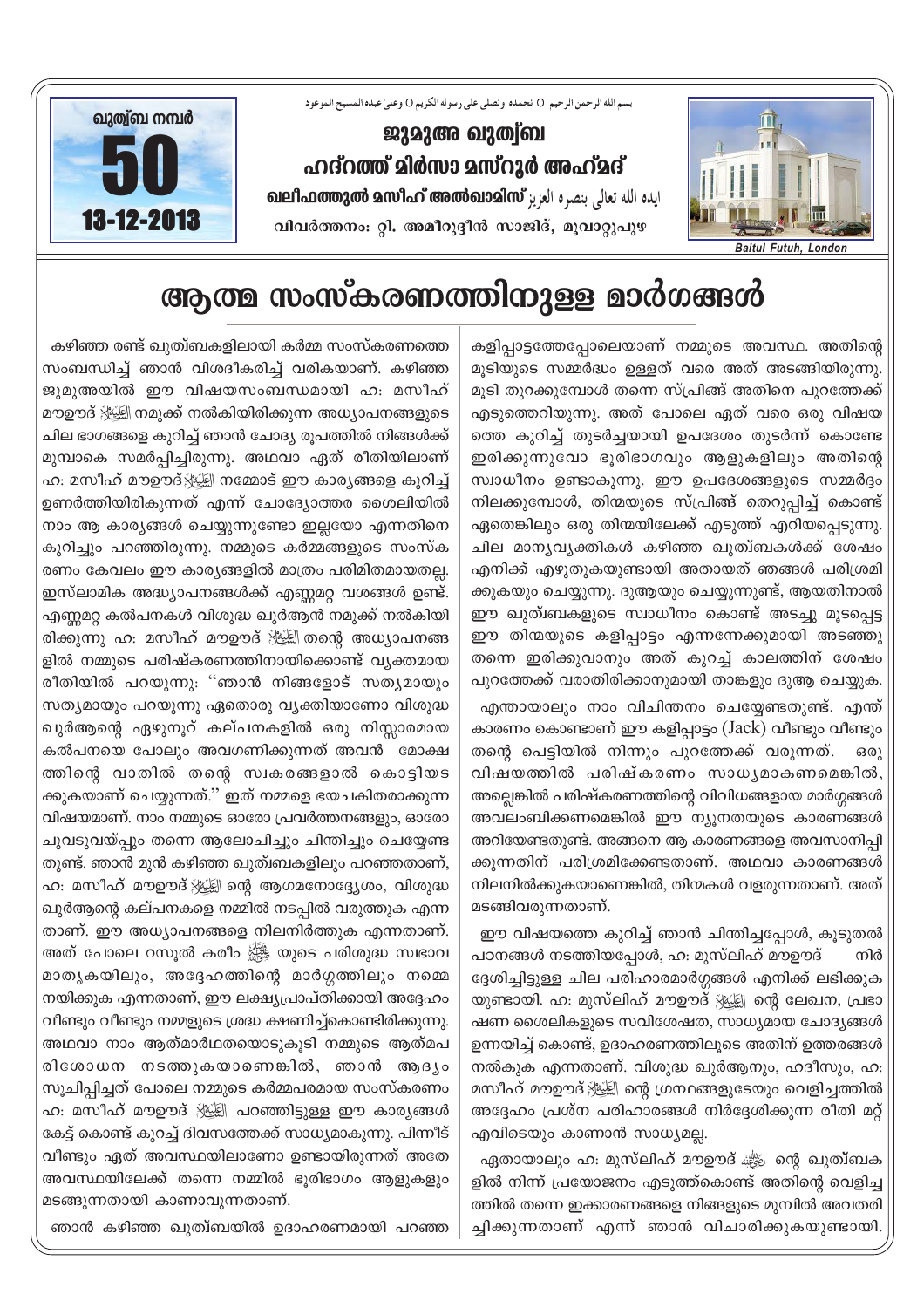കർമ്മങ്ങളുടെ സംസ്കരണത്തിൽ തടസ്സമാകുന്ന <mark>വി</mark>ഷയ ങ്ങളിൽ, അല്ലെങ്കിൽ സ്വാധീനിക്കപ്പെടുന്ന കാര്യങ്ങളിൽ ഏറ്റവും പരമപ്രധാനമായ കാര്യം, ആളുകൾ കരുതുന്നത് ചില തിന്മകൾ വലുതും ചില തിന്മകൾ ചെറുതും ആണ് എന്നാണ്, അതായത് ആളുകൾ സ്വയംകൃതമായി, അല്ലെങ്കിൽ ചില ഉലമാക്കളുടെ വാക്കുകളിൽ ആകൃഷ്ടരായിക്കൊണ്ട് ചില പാപങ്ങൾ ചെറുതും ചില പാപങ്ങൾ വലുതുമാണ് എന്ന് തീരുമാനിച്ചിരിക്കുകയാണ്. ഇതേ കാരണം തന്നെ യാണ് കർമ്മപരമായ സംസ്കരണത്തിന് വിലങ്ങുതടിയാകു ന്നത്. ഇക്കാരണത്താൽ മനുഷ്യന് ധൈര്യം ലഭിക്കുന്നു. തിന്മകൾ ചെയ്യാനുള്ള ഊർജ്ജം ലഭ്യമാകുന്നു. തെറ്റുകളു ടേയും പാപങ്ങളുടെയും മൂല്യം തന്നെ ഇല്ലാതാകുന്നു. ഇവർ മനസ്സിലാക്കുന്നത് ചെറിയ പാപങ്ങൾ ചെയ്യുന്നത് കൊണ്ട് ഒരു കുഴപ്പവും ഇല്ലാ അല്ലെങ്കിൽ ശിക്ഷ വളരെ നിസ്സാരമായിരിക്കും എന്നാണ്.

ഹ : മസീഹ് മൗഊദ് ﷺ അരുൾ ചെയ്യുന്നു: ''അഥവാ ഒരാൾ രോഗിയാവുകയാണെങ്കിൽ അവന്റെ രോഗം ചെറുതാണെങ്കിലും വലുതാണെങ്കിലും ശരി, ആ രോഗത്തിന് വേണ്ട മരുന്ന് കഴിക്കാതിരിക്കുകയാണെങ്കിൽ, ചികിത്സയ്ക്ക് വേണ്ടി ബുദ്ധിമുട്ടാതിരിക്കുകയാണെങ്കിൽ, രോഗം ഒരിക്കലും ഭേദമാവുകയില്ല.'' ഒരു കറുത്ത പുള്ളി മുഖത്ത് ഉണ്ടാവുകയാ ണെങ്കിൽ അത് വലിയ ചിന്താ കുഴപ്പങ്ങൾക്ക് കാരണമാ കുന്നു. ഇത് വലുതായി മുഴുവൻ മുഖത്തേയും കറുപ്പാക്കാതി രിക്കട്ടെ എന്ന ചിന്തയുണ്ടാകുന്നു. അത് പോലെ തന്നെ പാപങ്ങൾ കാരണത്താലും ഒരു കറുത്ത പുള്ളി ഹൃദയ ത്തിൽ ഉണ്ടാകുന്നു. <mark>സഗായിർ</mark> അഥവാ ചെറിയ പാപങ്ങൾ, അശ്രദ്ധകാരണത്താൽ വലിയ പാപങ്ങളായി മാറുന്നു. സഗായിർ എന്നത് ചെറിയ പാപത്തിന്റെ കറയാകുന്നു. അത് വളർന്ന് അവസാനം മുഴുവൻ മുഖത്തേയും കറുപ്പിച്ച് കള യുന്നു. ഈ കാര്യം നാം എപ്പോഴും ഓർത്തിരികേണ്ടതാണ്. അതായത് ഒരു തിന്മയേയും മനുഷ്യൻ നിസ്സാരമായിക്കാ ണരുത്. കാരണം ഇത് നിസ്സാരരായ തിന്മയാണ് എന്ന ചിന്ത ഉണ്ടാകുകയാണെങ്കിൽ, ഈ രോഗത്തിന്റെ വിത്ത് ഒരിക്കലും നശിപ്പിക്കപ്പെടുന്നതല്ല. സാഹചര്യങ്ങൾക്ക് അനുസൃതമായി ക്കൊണ്ട് ഈ ചെറിയ തെറ്റുകളും, വലിയ പാപങ്ങളായി തീരുന്നതാണ്, ആകയാൽ നാമെല്ലാവരും ആത്മപരിശോധന നടത്തേണ്ടതുണ്ട്. അല്ലാഹു തഅലാ ഓരോ ചെറിയ പാപങ്ങൾക്ക് പോലും ശിക്ഷ നിർണ്ണയിച്ചിട്ടുണ്ട്. അത് പോലെ തന്നെ വലിയ പാപങ്ങൾക്കും.

നാം ഹ: റസൂൽ ﷺ യിലേക്ക് നോക്കുകയാണെങ്കിൽ അദ്ദേഹം ചെറുതും വലുതുമായ നന്മ തിന്മകളെ കുറിച്ച് ഏത് രീതിയിലാണ് വിശദീകരിച്ചിരിക്കുന്നത് എന്ന് മനസ്സിലാക്കാ വുന്നതാണ്. അദ്ദേഹം വ്യത്യസ്തമായ സാഹചര്യങ്ങളിൽ വ്യത്യസ്തരായ ആളുകൾക്ക് വ്യത്യസ്തമായ നിർദ്ദേശങ്ങൾ നൽകിയതായി കാണാൻ സാധിക്കുന്നതാണ്.

ഒരിക്കൽ അദ്ദേഹത്തോട് ഏറ്റവും വലിയ നന്മ ഏതാണ് എന്ന് ചോദിച്ചപ്പോൾ മാതാപിതാക്കളെ സേവിക്കുന്നതാണ് ഏറ്റവും വലിയ നന്മ എന്ന് പറഞ്ഞു, മറ്റ് ചില വ്യക്തികൾ വലിയ നന്മകളെകുറിച്ച് ചോദിച്ചപ്പോൾ, തഹജ്ജുദ് നമസ്കാരം നിർവ്വഹിക്കുന്നത് ഏറ്റവും വലിയ നന്മയാണ് എന്ന് അദ്ദേഹം അരുൾ ചെയ്തു. ചില വ്യക്തികൾ വലിയ

നന്മയെ കുറിച്ച് ചോദിച്ചപ്പോൾ, നിനക്ക് ഏറ്റവും വലിയ നന്മ` ജിഹാദിൽ പങ്കെടുക്കലാണ് എന്നദ്ദേഹം അരുൾ ചെയ്തു. ഇതിൽ നിന്നും വൃക്തമാകുന്നത് വലിയ നന്മ വൃതൃസ്ത മായ സാഹചര്യത്തിൽ വ്യത്യസ്ത വ്യക്തിത്വങ്ങൾക്ക് വ്യത്യ സ്തമായിരിക്കുന്നു എന്നതാണ്. ജിഹാദിന്റെ നന്മയെകുറിച്ച് സാന്ദർഭികമായി മറ്റൊരു കാര്യം കൂടി പറയുകയാണ്, നമ്മൾ ജിഹാദ് ചെയ്യാറില്ല എന്ന് ചിലർ ആക്ഷേപം ഉന്നയിക്കാറുണ്ട്. ആ കാലഘട്ടത്തിൽ ഇസ്ലാമിന്റെ മേൽ എല്ലാ ഭാഗത്ത് നിന്നും വാളുകൾ കൊണ്ട് അതിക്രമങ്ങൾ ചെയ്തിരുന്നു, ആകയാൽ വാളുകൊണ്ടുള്ള ജിഹദ് തന്നെ ഏറ്റവും വലിയ ജിഹാദ് ആയിരുന്നു. ന്യായമായ കാരണത്താൽ അല്ലാതെ യുദ്ധത്തിൽ പങ്കെടുക്കാതിരിക്കുന്നവരെ അല്ലാഹു ശിക്ഷ

യ്ക്ക് അർഹരാക്കിയിരുന്നു. എന്നാൽ റസുൽ കരീം അരുൾ ചെയ്തിരിക്കുന്നു. ''മസീഹ് മൗഊദ് ൃഃക്ട്ല് ന്റെ കാലഘട്ടത്തിൽ യസ്റഉൽ ഹർബ് ചെയ്യപ്പെടുന്നതാണ്. അതായത് യുദ്ധങ്ങൾ അവസാനിപ്പിക്കപ്പെടുന്നതാണ്. എന്തുകൊണ്ടെന്നാൽ ഇസ്ലാം മതത്തിന്നെതിരിൽ ആക്രമണത്തിന്റെ ശൈലികൾ മാറുന്നതാണ്. ഇസ്ലാമി ന്നെതിരിൽ ദീനെന്ന നിലയിൽ വാൾകൊണ്ട് അക്രമം നടത്തപ്പെടുകയില്ല. ലേഖനവും, പ്രസ്സുകളും, മീഡിയകളും, മറ്റ് മാർഗ്ഗങ്ങളും മുഖേന ഇസ്ലാമിന് എതിരിൽ അക്രമം നടക്കുന്നതാണ്. ആയതിനാൽ മസീഹ് മൗഊദ് ൃഃപ്പ്ല്വ ഉം അദ്ദേഹത്തിന്റെ ജമാഅത്തും ഇസ്ലാമിന്നെതിരിൽ അക്രമം ചെയ്യപ്പെടുന്ന അതേ ആയുധത്തെ തിരിച്ച് പ്രയോഗിക്കുന്ന താണ്. ഇതേ കാര്യത്തെ മുൻ നിർത്തിക്കൊണ്ട് ഹ: മസീഹ് മൗഊദ് ﷺ തന്റെ ഒരു കവിതാശകലത്തിൽ പറയുന്നു, "ദീനിന് ഇനി യുദ്ധവും കൊലയും ഹറാമാക്കപ്പെട്ടിരിക്കു ന്നു." അതായത് ഒരു കാലഘട്ടത്തിൽ വാൾകൊണ്ടുള്ള ജിഹാദിന്റെ നന്മ അനുവദനീയവും അനിവാര്യവുമായിരുന്നു. കാരണം ഇസ്ലാമിനെ വാളിന്റെ ശക്തികൊണ്ട് നശിപ്പിക്ക പ്പെടുകയും അതിനുവേണ്ടി പരിശ്രമങ്ങൾ നടക്കുകയുമാ യിരുന്നു. എന്നാൽ ഇപ്പോൾ അത് നന്മയല്ല മറിച്ച് അത് തടയപ്പെട്ടിരിക്കുന്നു. ഇസ്ലാമിന് എതിരിൽ വാള് ഉയർത്ത പ്പെടാത്തത് വരെ, ഇസ്ലാമിന് എതിരിൽ എതിർശക്തികൾ ആയുധങ്ങൾ എടുക്കുന്നത് വരെ ജിഹാദ് ഹറാം ആക്കപ്പെ ട്ടിരിക്കുന്നു. അപ്പോൾ നന്മയും, അനുവദനീയവുമായ ജിഹാദ് എന്നത് വിശുദ്ധ ഖുർആന്റെ അധ്യാപനങ്ങളെ പ്രചരിപ്പി ക്കുന്ന ജിഹാദാണ്. അറിവിന്റെ ജിഹാദാണ്. പ്രസിദ്ധീകര ണങ്ങൾ, മാധ്യമങ്ങൾ തുടങ്ങിയവയിലൂടെ ഇസ്ലാമിന്റെ മനോഹര അധ്യാപനങ്ങളെ പ്രചരിപ്പിക്കുന്ന ജിഹാദാണ്. തന്റെ പരിമിതമായ അറിവ് മൂലമോ അല്ലെങ്കിൽ മറ്റേതെങ്കിലും കാരണത്താലോ നേരിട്ട് ഒരാൾ അറിവ് കൊണ്ടുള്ള ജിഹാ ദിൽ പങ്കെടുക്കുന്നില്ലാ എങ്കിൽ പ്രസിദ്ധീകരണത്തിലും, തബ്ലീഗ് പ്രവർത്തനത്തിലും സാമ്പത്തിക ത്യാഗത്തിന്റെ ജിഹാദുകളിലും പങ്കെടുക്കുക. എന്നാൽ ഈ ജിഹാദ് ചെയ്യു ന്നവർ അഥവാ തന്റെ ഭാര്യാമക്കളെ ശരിയായ രീതിയിൽ ഗൗനിക്കുന്നില്ലായെങ്കിൽ അവന് ഏറ്റവും വലിയ നന്മ ഈ ജിഹാദല്ല. മറിച്ച് വലിയ നന്മ അവന്റെ മേൽ നിർബന്ധമാക്ക പ്പെട്ടിരിക്കുന്ന കടമകൾ പൂർത്തിയാക്കുക എന്നതാണ്. അവരെ, അവരുടെ അവകാശങ്ങളിൽ നിന്ന് പുറത്താക്കുന്ന തും, അവർക്ക് അർഹമായ വ്യദ്യാഭ്യാസം നൽകാതിരിക്കുന്ന തുമായ ആളുകൾ പാപിയായിത്തീരുന്നതാണ്.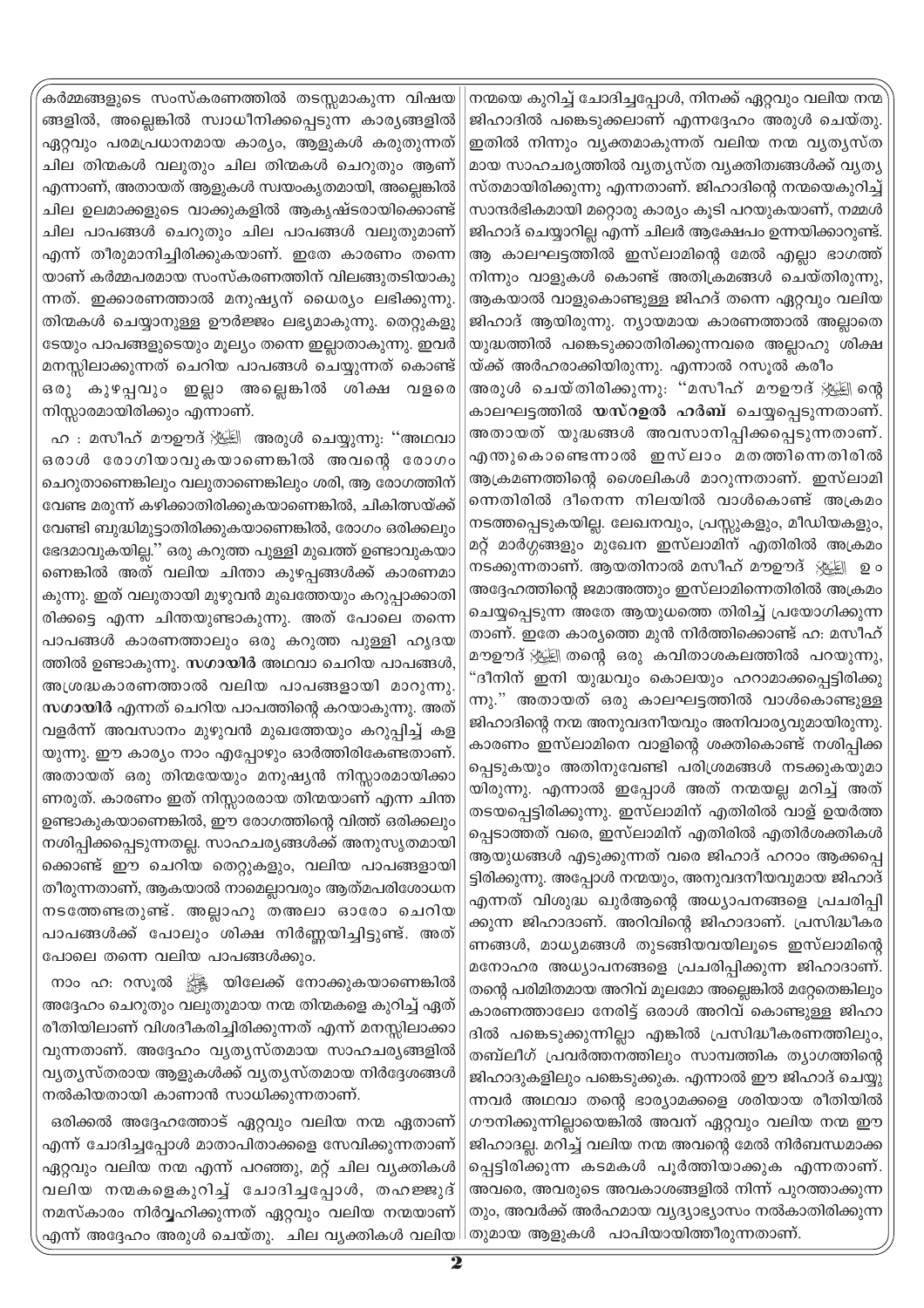റസൂൽ ക്സ്സ് യുടെ കാലഘട്ടത്തിൽ ജിഹാദിന്റെ നിർബന്ധ കടമയേ കൂടാതെ, അദ്ദേഹം ചില വ്യക്തികളോട് മാതാ പിതാക്കളെ സേവിക്കുന്നത് വലിയ നന്മയാണെന്ന് പറയുക യുണ്ടായി ഓരോ വ്യക്തിക്കും സാഹചര്യത്തിന്റെ അടിസ്ഥാ നത്തിൽ വലിയ ജോലിയും വലിയ നന്മയും വൃതൃസ്ത മാക്കപ്പെട്ടിരിക്കുന്നു. അത്പോലെ തന്നെ ത<mark>െ</mark>റ്റായ കാരൃങ്ങൾക്ക് വേണ്ടി പണം ചെലവാക്കുന്നത് നാം കാണുന്നുണ്ട് ഇതും ഒരു തിന്മയാണ്. ഇത് തടയപ്പെട്ടി രിക്കുന്നു. ഇന്നത്തെ കാലഘട്ടത്തിൽ ചുത്കളി യന്ത്രങ്ങ ളുണ്ട്, വ്യത്യസ്തമായ രീതിയിലുള്ള മറ്റ് ചുത്കളികളും ഉണ്ട്. പല ആളുകളും ലോട്ടറികൾക്ക് അടിമകൾ ആയ<mark>വ</mark>രുണ്ട് ചിലർ ചൂത്കളി യന്ത്രങ്ങളിൽ ഇരുന്ന്കൊണ്ട് ചൂത് കളിക്കുന്നവെങ്കിൽതന്നെയും അവർ കള്ളം പറയുന്നില്ല. സാധാരണ സാഹചര്യങ്ങളിൽ സാധാരണക്കാരോട് അവർ അതിക്രമം കാണിക്കാറില്ല. കൊലചെയ്യാറില്ല. എന്ത്കൊണ്ടെ ന്നാൽ അവർ ഈ പാപങ്ങളെ വലിയ തിന്മകളായി കാണുന്നു. എന്നാൽ ചുതാട്ടത്തെയും അനാവശ്യമായ കാര്യങ്ങൾക്ക് വേണ്ടി ധൂർത്ത് അടിക്കുന്നതിനെയും ഇവർ തെറ്റായിക്കാണുന്നില്ല. ഇങ്ങനെയുള്ള വൃക്തികൾക്ക് തെറ്റായ മാർഗ്ഗത്തിൽ പണം ധൂർത്തടിക്കുന്നതാണ് ഏറ്റവും വലിയ പാപം. കാരണം മറ്റ് തിന്മകളെ അവൻ തിന്മകളായിത്തന്നെ കാണുന്നു എന്നതാണ്.

അത്പോലെത്തന്നെ നാം കാണുന്ന മറ്റൊരു വസ്തുത ഒരു സ്ത്രീ തന്റെ വസ്ത്രധാരണം നാണത്തിന്റെ നിലവാരമു ള്ളതാക്കി വയ്ക്കുന്നില്ലാ എന്നതാണ്. പുറത്ത് പോകുമ്പോൾ പർദ്ദയുടെ കാര്യത്തിൽ ശ്രദ്ധിക്കുന്നില്ല. അഹ്മദി ആയിരു ന്നിട്ടും അഹ്മദി എന്ന് പറയപ്പെട്ടിട്ടും കൂടി തലയിൽ തട്ടമി ടാതെ, സ്കാർഫും, ഷാളുമില്ലാതെ, ശരീരത്തിന്റെ നഗ്ന തയെ വെളിപ്പെടുത്തുന്ന രീതിയിലുള്ള വസ്ത്രധാരണം നടത്തുന്നു. എന്നാൽ സാമ്പത്തിക ത്യാഗത്തെ കുറിച്ച് പറഞ്ഞാൽ, ഏതെങ്കിലും സന്നദ്ധസംഘടനകൾക്ക് വേണ്ടി പണം നൽകാൻ പറഞ്ഞാൽ തുറന്ന ഹൃദയത്തോടെ നൽകുന്നു. അതല്ലെങ്കിൽ കള്ളം പറയുന്നതിനെ അവർ വെറുക്കുന്നു, അവരുടെ മുന്നിൽ ആരെങ്കിലും കള്ളം പറഞ്ഞാൽ അവർക്ക് അത് താങ്ങാൻ പോലും കഴിയില്ല. അങ്ങനെയുള്ളവർക്ക് വലിയ നന്മ എന്നത് ചന്ദയിൽ മുന്നേറുന്നതോ, നുണയെ വെറുക്കുന്നതോ അല്ല. മറിച്ച് തങ്ങളുടെ വസ്ത്രങ്ങളെ നാണത്തിന്റെ നിലവാരമുള്ള താക്കിമാറ്റുക എന്ന വിശുദ്ധ ഖുർആന്റെ കല്പന പാലിക്കുന്നതും പർദ്ദയെ കുറിച്ച് ശ്രദ്ധിക്കുന്നതുമാണ് വലിയ നന്മ എന്നത്.

ചെറിയ നന്മയെന്ന് കരുതി അവർ അവഗണിച്ച് കളയുന്നത് തന്നെ ഒരു സമയത്ത് വലിയ നാശത്തിന് ഹേതുവായിത്തീരു ന്നതാണ്. ചുരുക്കത്തിൽ ഓരോ നന്മയുടെയും തിന്മയു ടേയും നിലവാരം എന്നത് ഓരോ വൃക്തിയുടെയും സാഹചര്യത്തിന്റെ അടിസ്ഥാനത്തിലാണ്. വ്യത്യസ്തരായ ആളുകളുടെ പ്രവർത്തനം നന്മയുടെയും തിൻമയുടെയും നിർവ്വചനത്തെ അവർക്ക് മാറ്റി എഴുതപ്പെടുന്നതാണ്. ഇന്ന തിന്മ വലുതാണ്, ഇന്നത് ചെറുതാണ്, അത് പോലെ ഇന്ന നന്മ വലുതാണ്, ഇന്നത് ചെറുതാണ് എന്ന ചിന്ത ഉള്ളതു വരെ മനുഷൃൻ തിന്മയിൽ നിന്ന് രക്ഷപ്പെടുന്നതല്ല.

നന്മകൾക്കുള്ള സൗഭാഗ്യം ലഭിക്കുകയും ഇല്ല. എപ്പോഴും നമ്മുടെ മുന്നിൽ ഈ കാര്യം ഉണ്ടായിരി ക്കേണ്ടതാണ്, വലിയ തിന്മ എന്നത് നമുക്ക് ഉപേക്ഷിക്കാൻ സാധിക്കാത്ത കാര്യമാണ്. അതിനായി വളരെയധികം പ്രയാസങ്ങൾ അഭിമുഖീകരിക്കേണ്ടി വരും, കാരണം അത് മനുഷ്യസ്വഭാവത്തിൽ പ്രവേശിച്ചു കഴിഞ്ഞിട്ടുണ്ടാകും. അത് പോലെ വലിയ നന്മ എന്നത് മനുഷ്യന് പ്രവർത്തിക്കാൻ ഏറ്റവും ബുദ്ധിമുട്ട് അനുഭവപ്പെടുന്നകാര്യമാണ്. പല തിന്മകളും ചിലർക്ക് വലുതും, ചിലർക്കു നിസ്സാരവുമാണ്, അത് പോലെ പല നന്മകളും ചിലർക്ക് വലിയ നന്മയാണെ ങ്കിൽ മറ്റുള്ളവർക്ക് ചെറുതുമാണ്. ആകയാൽ നാം നമ്മുടെ കർമ്മങ്ങളെ ശുദ്ധീകരിക്കാൻ ആഗ്രഹിക്കുന്നുണ്ടെങ്കിൽ ഏറ്റവും പ്രഥമമായി കൊണ്ട് ഈ ചിന്തകളെ നമ്മുടെ മനസ്സിൽ നിന്നും മാറ്റേണ്ടതാണ്.

ഉദാഹരണത്തിന് വ്യഭിചാരം ഒരു വലിയ തിന്മയാണ്, കൊല ഒരു വലിയ തിന്മയാണ്, മോഷണം ഒരു വലിയ തിന്മയാണ്, പരദൂഷണം ഒരു വലിയ തിന്മയാണ്. ഇതല്ലാതെ ബാക്കി വരുന്ന എല്ലാ തിന്മകളും തന്നെ ചെറിയ തിന്മകളാണ് ഈ രീതിയിലുള്ള ചിന്തകളെ നമ്മുടെ ഹൃദയത്തിൽ നിന്നും അകറ്റേണ്ടത് അത്യന്ത്യാപേക്ഷിതമാണ്.

അത് പോലെ നോമ്പ് വലിയ നന്മയാണ്. സക്കാത്ത് കൊടുക്കുന്നത് വലിയ നന്മയാണ്, ഹജ്ജ് ചെയ്യുന്നത് വലിയ നന്മയാണ്. ഇതല്ലാതെ മറ്റ് നന്മകൾ എല്ലാം തന്നെ ചെറിയ നന്മകൾ ആണ് എന്ന ചിന്തയേയും ഹൃദയത്തിൽ നിന്നും അകറ്റുക. പൊതുവായി മുസ്ലിംകളിൽ ഇങ്ങനെയൊരു ചിന്താഗതിയുണ്ട് ഈ ചിന്ത തങ്ങളുടെ ഹൃദയത്തിൽ നിന്ന് മാറ്റുന്നില്ലായെങ്കിൽ അവരുടെ കർമ്മ മണ്ഡലം ദുർബല പ്പെടുന്നതാണ്. കർമ്മ മണ്ഡലം ശക്തിപ്പെടണമെങ്കിൽ നാം ഹ: മസീഹ് മൗഊദ് ﷺ ന്റെ ഈ നിർദ്ദേശങ്ങളെ മുന്നിൽ വയ്ക്കേണ്ടതാണ്. അതായത് ''വിശുദ്ധ ഖുർആന്റെ എഴുനൂറ് കലപനകളിൽ ഒന്നിനെ പോലും നിസ്സാരമായി കാണുന്നവൻ മോക്ഷത്തിന്റെ വാതിൽ തന്റെ കൈകൾ കൊണ്ട് അടയ്ക്കുകയാണ് ചെയ്യുന്നത്."

ആകയാൽ നാം മറ്റുള്ളവരെപ്പോലെ ചില നന്മകൾ വലുതാണ്, ചില നന്മകൾ ചെറുതാണ് എന്ന് ചിന്തിക്കാൻ പാടില്ലാത്തതാണ്. ഈ വിഷയത്തിൽ മറ്റ് മുസ്ലിംകളുടെ അവസ്ഥ വളരെ മോശമാണ്. ഉദാഹർണത്തിന് അവർ കരുതുന്നു വ്രതാനുഷ്ഠാനം ഏറ്റവും വലിയ നന്മയാണ് ജമാഅത്തായ നമസ്കാരത്തിന് യാതൊരു ശ്രേഷ്ഠതയുമില്ല. എന്നാൽ വ്രതാനുഷ്ഠാനം വളരെ അനിവാര്യമാണ്. വളരെ കൃതൃനിഷ്ഠതയോട് കൂടി അവർ അത് അനുഷ്ഠിക്കുന്നു. സക്കാത്ത് നിർബന്ധമാക്കപ്പെട്ടവർ സക്കാത്ത് നൽകാതിരി ക്കാൻ ശ്രമിക്കുന്നു എങ്കിൽ തന്നെയും അവർ നിർബന്ധ മായും നോമ്പ് നോൽക്കുന്നതാണ്. കാരണം നോമ്പനുഷ്ഠി ക്കാതിരിക്കുന്നതിനെ അവർ വലിയ പാപമായി കണക്കാ ക്കുന്നു. ഒരുകാലത്ത് സക്കാത്ത് നൽകാതിരിക്കാൻ പാകി സ്ഥാനിലെ അവസ്ഥ ഇപ്രകാരമായിരുന്നു (ഇപ്പോഴത്തെ അവസ്ഥ എന്താണെന്ന് അറിയില്ല.)അതായത് 1974ൽ രാഷ്ട്രീയ ലാഭത്തിന് വേണ്ടി അഹ്മദികളെ അമുസ്ലിംക ളായി പ്രഖ്യാപിച്ച സന്ദർഭത്തിൽ, ബാങ്കിൽ അകൗണ്ട് ഉള്ള ചില അനഹ്മദികൾ വർഷാവസാനത്തിൽ ഭരണകൂടം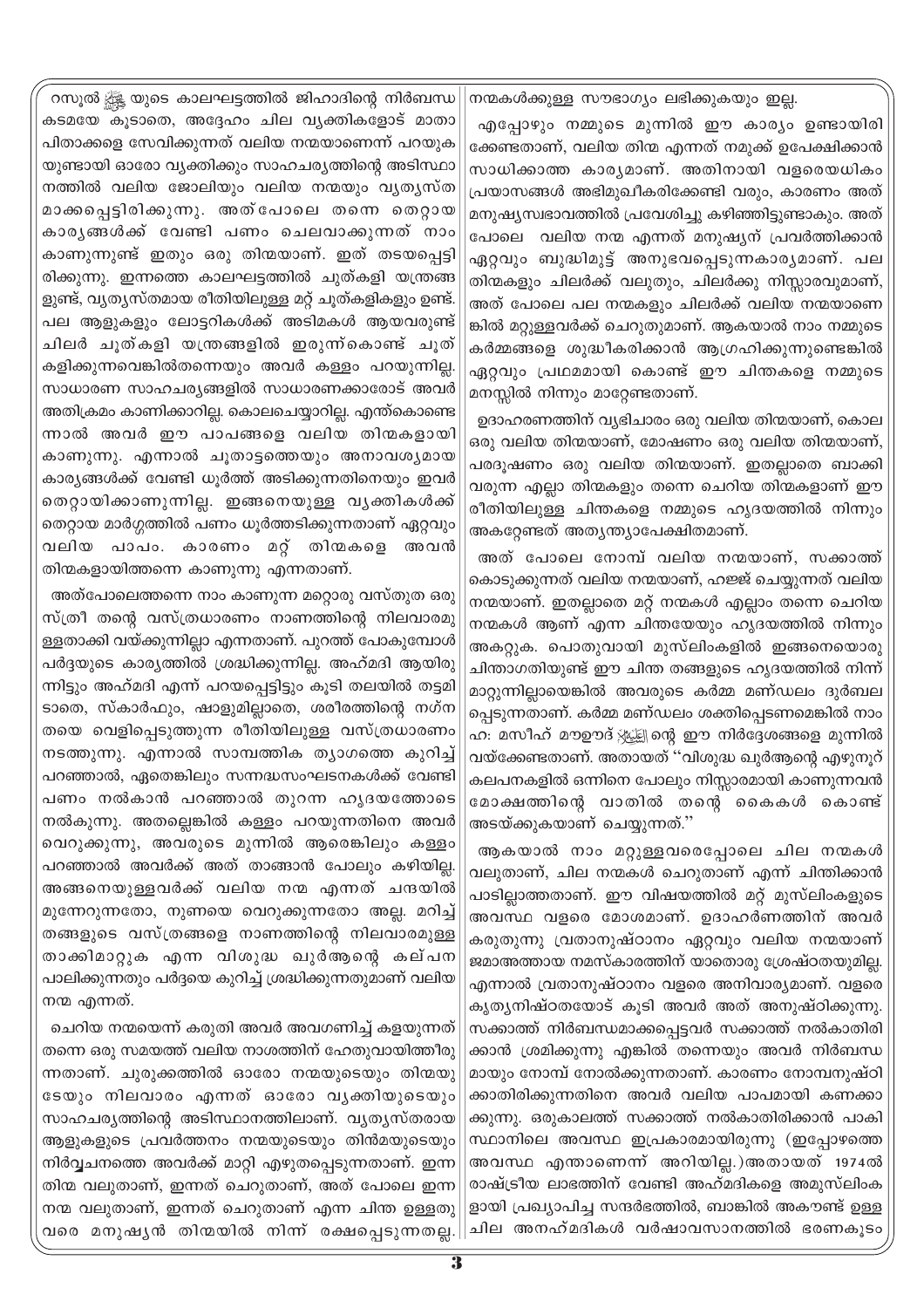വിളിക്കുന്നവനും, അല്ലാഹുവിന്റെ ദൃഷ്ടിയിൽ അവന്റെ നോമ്പ് യഥാർത്ഥ നോമ്പല്ല അവൻ വെറും പട്ടിണികിടന്ന് വെള്ളവും ആഹാരവും കഴിക്കാത്തവനാണ്. നമ്മൾ അവ ലോകനം ചെയ്ത് നോക്കുകയാണെങ്കിൽ ഈ നിലവാര ത്തിന്റെ അടിസ്ഥാനത്തിൽ അവർ വെറും വെള്ളവും, ആഹാരവും ഉപേക്ഷിക്കുന്നവരാണ്. എന്നാൽ ഈ രീതിയിൽ പട്ടിണി കിടക്കുന്നതും അവരുടെ കാഴ്ച്ചപ്പാടിൽ വളരെ വലിയ നന്മയാണ്, അവർക്ക് കടമ്പ കടന്ന് കിട്ടാൻ ഇത് മതിയായതാണ്, അല്ലെങ്കിൽ അവരുടെ ദൃഷ്ടിയിൽ വലുതായിത്തോന്നുന്ന മറ്റു ചില നന്മകളെ കൂടി അതിൽ പങ്ക് ചേർക്കുന്നതാണ്. ഇതിൽ നിന്ന് തന്നെ അവരുടെ പൊറുക്കലിനുള്ള സാധന സാമഗ്രികൾ ആയി എന്ന് അവർ കരുതുന്നു. ഇത്തരക്കാർ ഭുമിയിൽ നന്മകൾ നിലനാട്ടുന്ന വരായി മാറുകയില്ല. തിന്മകളുടെ നിലവാരം മനസ്സിലാ ക്കാനും അവർക്ക് കഴിയുകയില്ല. അവർ സ്വയം കൽപിതമായ വലിയ നന്മകളുടേയും ചെറിയ നന്മകളുടെയും, വലിയ തിന്മകളുടെയും ചെറിയ തിന്മകളുടെയും നിലവാരം കണ്ടെത്തിയിരിക്കുന്നു. തൽഫലമായിക്കൊണ്ട്, തങ്ങളുടെ നന്മകളുടെ നിർവചനമായിക്കൊണ്ട് വലിയ നന്മകൾ സ്വായത്തമാക്കുന്നതിനായി പരിശ്രമിച്ചു കൊണ്ടിരിക്കുന്നു. കൂടാതെ ഏത് തിന്മയെ ആണോ ചെറുതായി കണക്കാക്കു ന്നത് അതിനെതിരെ പോരാടാൻ തയ്യാറാകുന്നുമില്ല. അതിനെ ഉപേക്ഷിക്കാതിരിക്കുന്നതിന്റെ അർത്ഥം അതിനെതിരെ പോരാടാൻ അവർക്ക് കഴിവില്ല എന്നതാണ്. അങ്ങനെ ഒരു തെറ്റിൽ നിന്ന് മറ്റൊരു തെറ്റിലേക്ക് പോയിക്കൊണ്ടേയി രിക്കുന്നു. എന്നാൽ ഇസ്ലാം അനുഷ്ടിക്കാൻ ബുദ്ധിമുട്ടുള്ള കർമ്മങ്ങളെയാണ് വലിയ നന്മയാക്കിയിരിക്കുന്നത്. അതാ കട്ടെ ഓരോരുത്തർക്കും വിതൃസ്തവുമാണ്. അത്പോലെ തന്നെ രക്ഷപ്പെടാൻ ബുദ്ധിമുട്ടുള്ള തിന്മകളെ വലിയ തിന്മകൾ ആക്കിയിരിക്കുന്നു. അഥവാ നാം നമ്മളിൽ പരിവർത്തനം സംജാതമാക്കണമെങ്കിൽ എപ്പോഴും ഈ കാര്യത്തെ നമ്മുടെ മുമ്പിൽ വയ്ക്കേണ്ടത് അനിവാര്യമാണ്. എല്ലാ നന്മകളേയും സ്വായത്തമാക്കുന്നതിനും, എല്ലാ തിന്മ കളിൽ നിന്നും വിട്ടു നിൽക്കുന്നതിനും പരിശ്രമിക്കേണ്ട താണ്. നമ്മുടെ സ്വയം കൃതമായ രീതികൾ നമ്മെ നന്മകളിൽ മുന്നേറുന്നവരും തിന്മകളിൽ നിന്ന് അകന്നു നിൽക്കുന്ന വരും ആക്കുകയില്ല. ചില സന്ദർഭങ്ങളിൽ മനുഷ്യൻ സ്വയംഘടിതമായ രീതികൾ അവലംബിച്ചുകൊണ്ട് ചില തിന്മകൾ ഉപേക്ഷിക്കുകയും, ചിലത് ഉപേക്ഷിക്കാതിരിക്കു കയും, ചില നന്മകൾ സ്വായത്തമാക്കുകയും ചിലത് വിട്ട് കളയുകയും ചെയ്യുന്നത് പലപ്പോഴും അവന് തന്നെ നഷ്ടങ്ങൾ വരുത്തിവയ്ക്കുന്നതിന് കാരണമയിത്തീരു ന്നതാണ്. ചെറുതായി കാണപ്പെടുന്ന നന്മകൾ അശ്രദ്ധ കാരണത്താൽ നന്മയിൽ നിന്ന് തന്നെ അകറ്റിക്കളയുന്ന താണ്. പലപ്പോഴും നിസ്സാരമായി കാണപ്പെടുന്ന തിന്മകൾ ആത്മീയതയ്ക്ക് കണക്കില്ലാത്ത നഷ്ടങ്ങൾ വരുത്തി വയ്ക്കുന്നതിന് കാരണമായി ഭവിക്കുന്നതുമാണ്. അല്ലാഹു വിന്റെ അനുഗ്രഹത്തേയും പരിശുദ്ധതയേയും മനുഷ്യൻ നഷ്ടപ്പെടുത്തിക്കളയുന്നവനാകുന്നതാണ്. അത്പോലെ ചില തിന്മൾ നിസ്സാരമായി കാണുന്നതിന്റെ ഫലമായിക്കൊണ്ട് തിന്മയുടെ വിത്ത് ഉള്ളിൽ അവശേഷിക്കുകയും സന്ദർഭം പാർത്തിരുന്ന് അത് പുറത്ത് വരികയും ചെയ്യുന്നതാണ്. ഒരുപാട് ശ്രദ്ധിക്കേണ്ട ആവശ്യമുണ്ട്.

.<br>നിർബന്ധപൂർവ്വം അകൗണ്ടിൽ നിന്നും സക്കാത്ത് പിടിച്ചെ ടുക്കും എന്ന കാരണത്താലും, അഹ്മദികൾ അമുസ്ലീംകൾ ആയത് കൊണ്ട് അവർക്ക് സക്കാത്ത് നിർബന്ധമല്ല എന്ന കാരണത്താലും ബാങ്ക് ഫോറത്തിൽ തങ്ങളെ ഖാദിയാനി അഹ്മദികൾ എന്ന് എഴുതുമായിരുന്നു. ഇവരുടെ ഈമാനിക അവസ്ഥയാണിത്. പൊതുവിൽ അഹ്മദികൾ കാഫിരീങ്ങൾ ആണ് എന്നാൽ തങ്ങളുടെ സമ്പത്ത് സംരക്ഷിക്കുന്നതിന് വേണ്ടി സമയം വന്നപ്പോൾ സ്വയം തങ്ങളെ കാഫിരീങ്ങളിൽ ഉൾപ്പെടുത്തുകയും ചെയ്യുന്നു. ഇപ്പോൾ എന്താണ് അവ സ്ഥാ വിശേഷം എന്നറിയില്ല. എന്തായാലും ഒരു സമയത്ത് ഈ സ്ഥിതി വിശേഷമാണ് ഉണ്ടായിരുന്നത്. ഈ അവസ്ഥാ വിശേഷം സംജാതമാകാൻ കാരണം നന്മ തിന്മയുടെ നിലവാരത്തെ നിർണ്ണയിക്കുന്നതിന് വേണ്ടി അവർ അല്ലാഹു വിലേക്കോ അവന്റെ റസൂൽ ﷺ ലേക്കോ അല്ല നോക്കു ന്നത്, മറിച്ച് നാമമാത്രമായ ഫഖീറുകളുടെയും മുഫ്തികളു ടെയും ഉലമാക്കളുടെയും പിറകെയാണ് പോകുന്നത്

ഹ: മസീഹ് മൗഊദ് $\frac{1}{2}$ ്ട്ര്വ ന്റെ ഒരു സംഭവം ഹ: മുസ്ലിഹ് മൗഊദ് ﷺ വിവരിക്കുന്നു: ''ഒരു റംസാൻ മാസത്തിൽ ഹ: മസീഹ് മൗഊദ് ﷺ അമൃത്സറിലേക്കുള്ള യാത്രയിൽ ആയിരുന്നു. ആ സന്ദർഭത്തിൽ ഒരിടത്ത് അദ്ദേഹത്തിന് പ്രഭാ ഷണം നടത്തേണ്ടി വന്നു. പ്രഭാഷണ മദ്ധ്യേ അദ്ദേഹത്തിന്റെ തൊണ്ട വരണ്ടത് കണ്ട ഒരു സുഹൃത്ത് ചായയുടെ കോപ്പ അദ്ദേഹത്തിന് നൽകുകയുണ്ടായി. അദ്ദേഹം അത് മാറ്റിവച്ചു. അല്പനേരം കഴിഞ്ഞ് വീണ്ടും ഇതേ ബുദ്ധിമുട്ട് അനുഭവ പ്പെട്ടു. വീണ്ടും അയാൾ വേവലാതിപ്പെട്ട് ചായ നൽകി, അദ്ദേഹം വീണ്ടും മാറ്റിവെച്ചു. കൈകൊണ്ട് വേണ്ട എന്ന് ആംഗ്യം കാണിക്കുകയും ചെയ്തു. എന്നാൽ വീണ്ടും ബുദ്ധി മുട്ട് അനുഭവപ്പെട്ടു. തൊണ്ട വരളാൻ തുടങ്ങി, മൂന്നാമത്തെ പ്രാവശ്യം അയാൾ ചായനൽകിയപ്പോൾ ഹദ്റത് മസ<mark>ീ</mark>ഹ് മൗഊദ് ﷺ താൻ ഇത് വാങ്ങിയിട്ടില്ലാ എങ്കിൽ താൻ കാ പടും കാണിക്കുകയാണ് എന്നും, യാത്രയിൽ നോമ്പ് അനുഷ്ഠിക്കേണ്ടതില്ല എന്ന ഒഴിവിൽ നിന്നും താൻ പ്രയോ ജനം എടുത്തിട്ടില്ലാ എന്നത് കാണിക്കാൻ വേണ്ടിയാണ് ചായ വാങ്ങാതിരുന്നത് എന്ന് കരുതാതിരിക്കാൻ അദ്ദേഹം അതിൽ നിന്ന് ഒരു കവിൾ കുടിക്കുകയുണ്ടായി. ഇത് കണ്ട് അവിടെ കൂടിയിരുന്ന അനഹ്മദികൾ ഒച്ചപ്പാടുണ്ടാക്കാൻ തുടങ്ങി, നോക്കൂ മഹ്ദിയാണ് എന്ന് വാദം ഉന്നയിക്കുന്നു പക്ഷേ റംസാൻ മാസത്തിൽ നോമ്പ് എടുത്തിട്ടില്ല." അവരുടെ ദൃഷ്ടിയിൽ നോമ്പിന്റെ പ്രാധാന്യം എത്രത്തോളമെന്നാൽ അല്ലാഹുവിന്റെ കല്പനക്ക് എതിരാണെങ്കിലും ശരി നോമ്പ് അനുഷ്ഠിക്കണം എന്നതാണ്. ഹ. മുസ്ലിഹ് മൗഊദ് ഷ്ട്ര് അരുൾ ചെയ്യുന്നു: ''ഒരു പക്ഷേ അവരിൽ 90% ആളുകളും നമസ്കാരം പോലും അനുഷ്ഠിക്കാത്തവരും അത് ഉപേക്ഷികുന്നവരും ആയിരിക്കും, 90% കള്ളം പറയുന്നവരും, ചതിയും വഞ്ചനയും ചെയ്യുന്നവരും, സമ്പത്ത് അപഹരിക്കു ന്നവരും ആയിരിക്കും. എന്നാൽ അവരിൽ 99% ആളുകളും ആ സമയത്ത് നോമ്പ് എടുത്തിട്ടുണ്ടായിരിക്കുമെന്നതും സത്യമായിരിക്കും. എന്തുകൊണ്ടെന്നാൽ നോമ്പിനെ ഏറ്റവും വലിയ നന്മയായി അവർ കാണുന്നു. എന്നാൽ ഏത് രീതിയിലാണോ റസൂൽ ﷺ നോമ്പ് അനുഷ്ടിച്ചിരുന്നത് ആ രീതിയിൽ അവർ നോമ്പ് അനുഷ്ടിക്കാറില്ല.

അതായത്, കള്ളം പറയുന്നവരും പരദുഷകനും, തെറി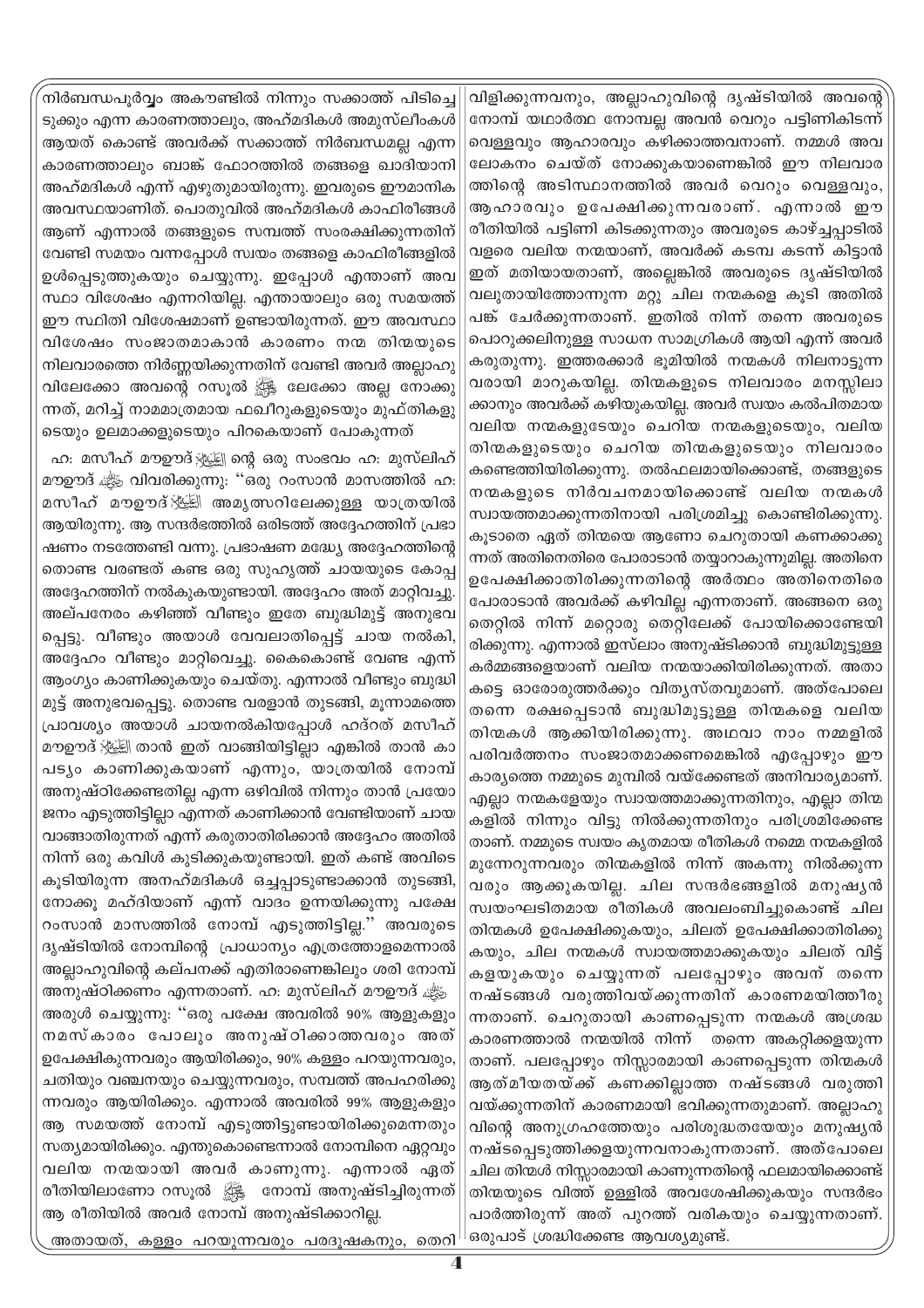കൂട്ടികൾ മാതാപിതാക്കളിൽ നിന്ന് ഭാഷകളും മറ്റ് കാര്യ ങ്ങളും പഠിക്കുന്നു. നല്ല കാര്യങ്ങൾ പഠിക്കുകയും അത് മുഖേന കുട്ടി ഉന്നത സ്വഭാവ ഗുണങ്ങൾക്ക് ഉടമയായിത്തീ രുകയും ചെയ്യുന്നു. മാതാപിതാക്കൾ നന്മയുള്ളവരാണ് എങ്കിൽ, നമസ്കാരം നിലനിർത്തുന്നവരും, വിശുദ്ധ ഖുർആൻ പാരായണം ചെയ്യുന്നവരും, പരസ്പരം സ്നേഹ ത്തോടെ ജീവിക്കുന്നവരും, നുണയെ വെറുക്കുന്നവരും ആണെങ്കിൽ കുട്ടികളും അവരുടെ ശിക്ഷണഫലമായി നന്മകൾ സ്വായത്തമാക്കുന്നവരായി മാറുന്നതാണ്. എന്നാൽ അഥവാ കള്ളം, വഴക്ക്, വീട്ടിൽ മറ്റൊരാളെ പരിഹസിച്ചു കൊണ്ടുള്ള സംസാരം, ജമാഅത്തിന്റെ അന്തസ്സിനെ കുറിച്ച് ചിന്തിക്കാതിരിക്കൽ, ഈ രീതിയിലുള്ള മറ്റ് തിന്മകൾ, ഇതെല്ലാം കുട്ടി കാണുമ്പോൾ, ഈ അനുകരണപ്രകൃതത്തി ന്റെ കാരണമായിക്കൊണ്ട് അല്ലെങ്കിൽ ചുറ്റുപാടുകളുടെ സ്വാധീന ഫലമായികൊണ്ട് ഇതേ തെറ്റുകൾ കുട്ടികൾ പഠിക്കുകയും ചെയ്യുന്നു. പുറത്ത് പോകുമ്പോൾ, ചുറ്റുപാ ടുകളിലും, സുഹൃത്തുക്കളിലും കാണുന്നത് പഠിക്കാൻ ശ്രമി ക്കുന്നു. ആയതിനാൽ ഞാൻ വീണ്ടും വീണ്ടും മാതാപിതാ ക്കളുടെ ശ്രദ്ധ ക്ഷണിക്കുകയാണ്. നിങ്ങളുടെ കുട്ടികളിലും പുറം ലോകത്തെ ചുറ്റുപാടുകളിലും നിരീക്ഷിക്കുക. വീട്ടിലും കുട്ടികളുടെ പ്രോഗ്രാമുകളിൽ, ടി.വി., ഇന്റർനെറ്റ് ഉപയോഗത്തിൽ എല്ലാം തന്നെ നിരീക്ഷിച്ചുകൊണ്ടിരിക്കുക. അത്പോലെ വളരെയേറെ ശ്രദ്ധ ചെലുത്തേണ്ട മറ്റൊരു കാര്യം കുട്ടികളുടെ തർബിയ്യത്തിന്റെ പ്രായം വളരെ ചെറുപ്പം മുതൽക്കെ തന്നെയാണ് എന്നതാണ്. ഇത് എപ്പോഴും ഓർമ്മ വയ്ക്കുക, കുട്ടി വലുതായ ശേഷം തർബിയ്യത്ത് നൽകാം എന്ന ചിന്ത ഒരിക്കലും ഉണ്ടായിരിക്കാൻ പാടില്ല. 2 വയസ്സും 3 വയസ്സുമെല്ലാം തന്നെ തർബിയ്യത്തിന്റെ പ്രായമാണ്. ഞാൻ പറഞ്ഞത് പോലെ കുട്ടി വീട്ടിൽ മാതാപിതാക്കളിൽ നിന്നും വലിയവരിൽ നിന്നും പഠിക്കുകയും അവരെ അനുകരിക്കു കയും ചെയ്യുന്നു. മാതാപിതാക്കൾക്ക് ഒരിക്കലും തന്നെ കുട്ടി ചെറുതാണ് അവന് എന്ത് അറിയാം എന്ന ചിന്തയുണ്ടാകാൻ പാടില്ലാത്തതാണ്. എന്നാൽ കുട്ടി മാതാപിതാക്കളുടെ ഓരോ പ്രവർത്തനത്തേയും നിരീക്ഷിച്ച് കൊണ്ടാണ് ഇരിക്കുന്നത്. അവരറിയാതെ തന്നെ അവരുടെ മനസ്സിൽ ഈ കാര്യങ്ങൾ ഉറക്കുന്നതാണ്. വലുതായ ശേഷം കുട്ടികൾ അവരെ അനുക രിക്കാൻ തുടങ്ങുന്നതാണ്. പെൺകുട്ടികൾ മാതാക്കളെ അനുകരിച്ച്കൊണ്ട്, കളിക്കുമ്പോൾ ഉമ്മമാരെപോലെതന്നെ വസ്ത്രങ്ങൾ അണിയാൻ ശ്രമിക്കുന്നു. ആൺകുട്ടികൾ പിതാക്കന്മാരെ അനുകരിക്കുന്നു. മാതാപിതാക്കളിൽ ഉള്ള നന്മയും തിന്മയും അവർ അനുകരിക്കുന്നു. അവർ വലുതായി ക്കഴിഞ്ഞ് ഇത് നല്ലതാണ് ഇത് ചീത്തയാണ് എന്ന് അവരെ പഠിപ്പിക്കുമ്പോൾ, ഉദാഹരണത്തിന് നുണ പറയുന്നത് തെറ്റാണ്, വാഗ്ദാനം പാലിക്കുന്നത് നല്ലതാണ് എന്നെല്ലാം. എന്നാൽ ഒരു കുട്ടി തന്റെ മാതാപിതാക്കളുടെ സ്വഭാവഗുണ ങ്ങളുടെ ഉന്നത നിലവാരം കണ്ടിട്ടില്ലായെങ്കിൽ, മാതാപിതാ ക്കളിൽ നിന്നും വീട്ടിലെ മറ്റ് വലിയവരിൽ നിന്നും വാഗ്ദാനം പൂർത്തിയാക്കുന്നത് കണ്ടിട്ടില്ലാ എങ്കിൽ, നുണ പറയുന്നത് ചീത്തയാണ് വാഗ്ദാനം പാലിക്കുന്നത് നന്മയാണ് എന്നെല്ലാം ഒരു പാഠം എന്ന നിലയിൽ പഠിക്കും എന്നല്ലാതെ പ്രവർത്തി പഥത്തിൽ അവർ അങ്ങനെ ചെയ്യുകയില്ല. എന്തെന്നാൽ തങ്ങളുടെ വീട്ടിൽ ഇതിന് വിപരീതമായ പ്രവർത്തികളാണ് $\bar{p}$ 

.<br>തിന്മ, ഒന്നിനെയാണെങ്കിലും അല്ലെങ്കിൽ മുഴുവൻ തിന്മകളെയും നശിപ്പിക്കുക എന്നത് സാധ്യമാകണമെങ്കിൽ, എല്ലാവരും ഒത്തൊരുമിച്ച് കൊണ്ട് അതിന്വേണ്ടി പൂർണ്ണ മായി പരിശ്രമിക്കേണ്ടതാണ്. ഒരു സമുഹം ഉണ്ട്, ജമാഅ ത്തുണ്ട്, ജമാഅത്തിന്റെ ഓരോ വ്യക്തിയും തന്നെ ഈ പരിശ്രമത്തിൽ ഭാഗദേയകനാകേണ്ടതാണ്. അഥവാ ഓരോ രുത്ത രൂം തന്നെ തങ്ങളുടെ വ്യാഖ്യാനത്തിന്റെ അടിസ്ഥാനത്തിൽ നന്മകളും തിന്മകളും ചെയ്യുകയാണെ ങ്കിൽ, ഒരു വ്യക്തി ഏതെങ്കിലും ഒരു കാര്യത്തെ തിന്മയായി മനസ്സിലാക്കുകയും, അല്ലെങ്കിൽ ഒരാൾ അതിനെ ചെറിയ തിന്മയായി കാണുമ്പോൾ മറ്റൊരാൾ അതിനെ വലിയ തിൻമയായി കാണുന്നതാണ്. ഒരു പക്ഷേ മൂന്നാമത് ഒരാൾ അത് തിന്മയായി കാണുന്നുണ്ടാകില്ല. അപ്പോൾ ഈ രീതിയിൽ തിന്മകൾ ഒരിക്കലും അവസാനിക്കുകയില്ല. തിന്മകൾ അവസാനിക്കണമെങ്കിൽ എല്ലാവരുടേയും ചിന്തയുടെ ഒഴുക്ക് ഒരേ ദിശയിലേക്ക് ആയിരിക്കേണ്ടതാണ്. ഉദാഹരണത്തിന്, ഭൂരിഭാഗം മുസ്ലീംകൾ എല്ലാ തിന്മകളേ ക്കാളും, ശിർക്കിനേക്കാളും മോശമായി കാണുന്നത് പന്നിമാംസം ഭക്ഷിക്കുന്നതിനെയാണ്. എല്ലാ തെമ്മാടികളും, കള്ളനും, വൃഭിചാരിയും, കൊള്ളക്കാരനും ഈ പ്രവർത്തന ങ്ങൾ എല്ലാം ചെയ്തതിന് ശേഷവും തങ്ങൾ മുസ്ലീംകൾ ആണെന്ന് പറയുന്നു. എന്നാൽ അവരോട് പന്നി മാംസം കഴിക്കാൻ പറഞ്ഞാൽ അവൻ പറയും ഞാൻ മുസ്ലിമാ ണെന്ന്. ഇതെങ്ങനെയാണ് സാധ്യമാകുന്നത്? ഞാൻ പന്നിയി റച്ചി എങ്ങനെ കഴിക്കാനാണ്? ഇതിന്റെ കാരണമിതാണ്. മുസ്ലീംകളിൽ മൊത്തത്തിൽ പന്നി മാംസം കഴിക്കുന്നത് വിരോധിച്ചിരിക്കുന്നു എന്ന ചിന്തയുണ്ട്. ഹറാം ആണ് എന്ന ചിന്തയുണ്ട്. ഈ സമൂഹത്തിൽ ജനിക്കുകയും വളരുകയും ജീവിക്കുകയും ചെയ്തിട്ട് പോലും ഇവിടെയുള്ള മുസ്ലീം കളിൽ 99.9% മുസ്ലീകളും പന്നിമാംസത്തെ വെറുക്കുന്നു. ഇത് മൊത്തത്തിൽ മുസ്ലീംകളിൽ ഉള്ള ചിന്താഗതിയുടെ ഫലമായിട്ടാണ് ഉണ്ടാകുന്നത്. അപ്പോൾ തിന്മകളെ തടയുന്ന തിനും, നന്മകൾ നിലനാട്ടുന്നതിനും സമൂഹത്തിലെ ഓരോ വൃക്തിയേയും ഉണർത്തേണ്ടത് ആവശ്യമാണ്. നിസ്സാര നന്മപോലും വലിയ നന്മയാണ്, നിസ്സാര തിന്മ പോലും വലിയ തിന്മയാണ്. ഏതു വരെ നമ്മിൽ ഓരോരുത്തരും തന്നെ ഈ വിചാരം ഉണ്ടാക്കിയെടുക്കുന്നില്ലയോ, ഏത് വരെ ഇതിന് വേണ്ടി പരിശ്രമിക്കുന്നില്ലയോ അത്വരെ തിന്മകൾ നിലനിൽക്കുന്നതാണ്. കർമ്മപരമായ പരിവർത്തനത്തിന് ഇത് തടസ്സം നിൽക്കുന്നതുമാണ്.

അത്പോലെ കർമ്മ സംസ്കരണത്തിനുള്ള രണ്ടാമത്തെ കാരണം സാമൂഹിക ചുറ്റുപാടാണ്. അല്ലെങ്കിൽ മറ്റുള്ളവരെ പിൻതുടരാനുള്ള അഭിനിവേശമാണ്, അല്ലാഹു മനുഷ്യന്റെ പ്രകൃതത്തിൽ തന്നെ അനുകരണശീലം ഇട്ടിരിക്കുന്നു. കുട്ടികാലം മുതൽക്ക് തന്നെ അത് വെളിപ്പെടാൻ തുടങ്ങുന്നു. ഇത് പ്രകൃതത്തിൽ അടങ്ങിയിരിക്കുന്ന കാരണത്താൽ ചെറിയ കുട്ടികളിൽ പോലും അനുകരണശീലത്തിന്റെ ലാജ്ഞനയുണ്ട്. ഇത് നമ്മുടെ പ്രയോജനത്തിന് വേണ്ടി ത്തന്നെയാണ് എന്നാൽ ഇതിന്റെ തെറ്റായ ഉപയോഗം മനുഷൃനെ നാശത്തിലേക്ക് നയിക്കുന്നു. ചിലപ്പോൾ നശിപ്പിക്കുകയും ചെയ്യുന്നു. അനുകരണത്തിന്റെയും ചുറ്റുപാടിന്റെ സ്വാധീനത്തിന്റെയും ഫലമായിക്കൊണ്ട്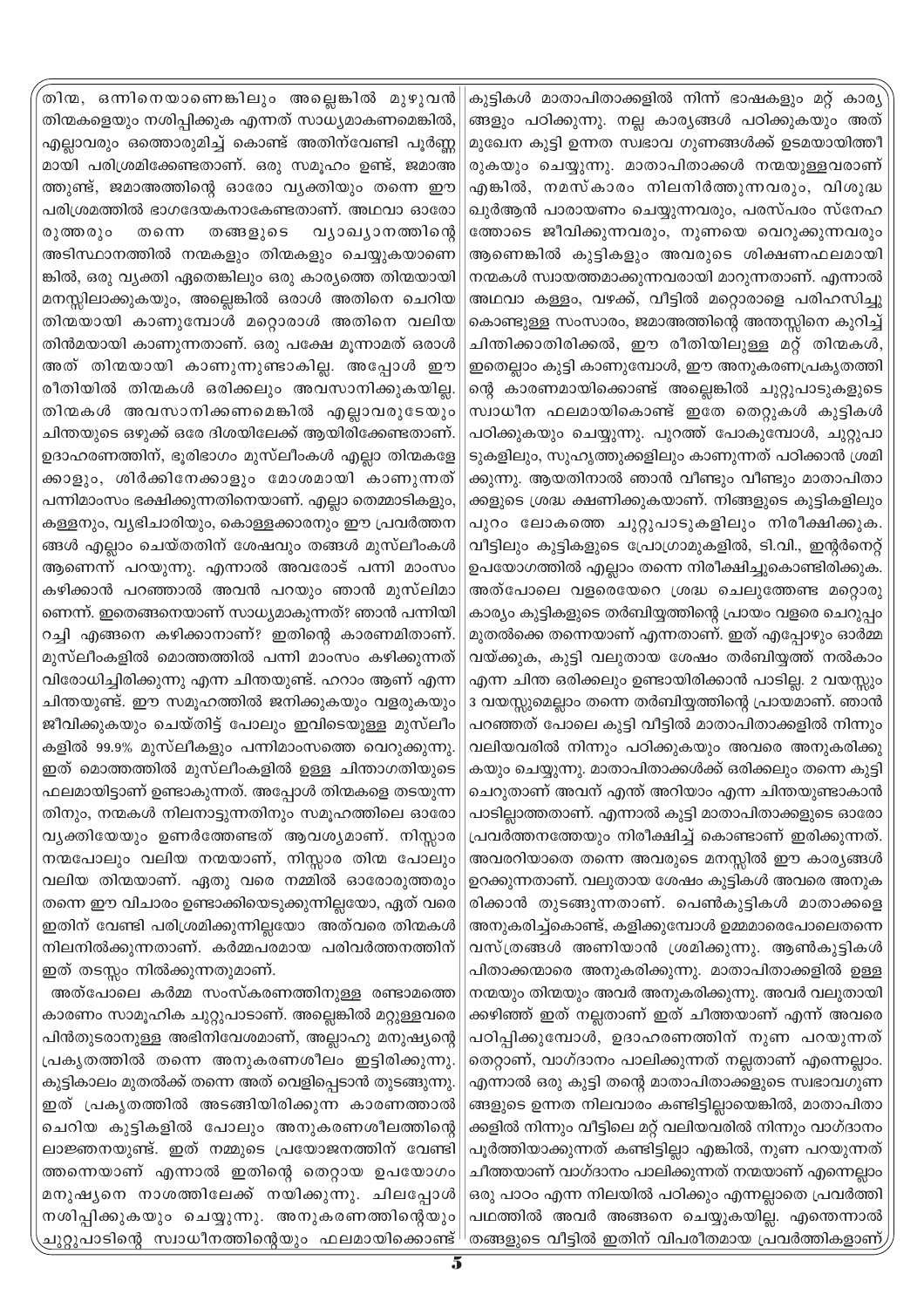.<br>അവർ കണ്ട് കൊണ്ടിരുന്നത്. കുട്ടികളുടെ സ്വഭാവം ചെറുപ്പ ത്തിൽ തന്നെ ഉറച്ച ശീലങ്ങളായി മാറുന്നതാണ്. ആയതി നാൽ വലുതായ ശേഷം അവർ ഇതിനെ അംഗീകരി ക്കുകയില്ല. അഥവാ ഉമ്മ നമസ്കാരത്തിൽ അലസത കാണിക്കുന്നതായി കുട്ടി കാണുകയാണെങ്കിൽ, പിതാവ് വീട്ടിൽ വന്ന് നമസ്കരിച്ചോ എന്ന് ചോദിച്ചാൽ, ഇപ്പോൾ നമസ്കരിച്ചിട്ടില്ല ഉടൻ നമസ്കരിക്കുന്നതാണ് എന്ന് ഉമ്മ മറുപടി പറയുമ്പോൾ, കുട്ടി മനസ്സിലാക്കും ഇത് വളരെ നല്ല ഉത്തരമാണ്. ആരെങ്കിലും എന്നൊട് ചോദിക്കുകയാണെങ്കിൽ ഞാനും ഇതേ മറുപടി തന്നെ പറയുന്നതാണ്. അഥവാ ഉമ്മ മറന്നു പോയെന്നോ, അല്ലെങ്കിൽ നമസ്കരിക്കാതെ തന്നെ നമസ്കരിച്ചു എന്ന് മറുപടി പറയുകയാണെങ്കിൽ, കുട്ടി ഇത് കേൾക്കുമ്പോൾ, മുഴുവൻ സമയവും വീട്ടിൽ ഉമ്മയുടെ കൂടെ കഴിച്ചു കൂട്ടുകയും, ഉമ്മ നമസ്കരിച്ചിട്ടില്ലാ എന്ന് കാണു കയും ചെയ്യുന്ന കുട്ടി ഈ ഉത്തരം തന്റെ മനസ്സിൽ തന്നെ വയ്ക്കുന്നതാണ്. അത്പോലെ പിതാവിന്റെ തെറ്റായ സംസാരങ്ങളും തന്റെ മനസ്സിൽ പതിപ്പിക്കുന്നു. അപ്പോൾ മാതാപിതാക്കൾ രണ്ട് പേരും കുട്ടിക്ക് തെറ്റായ തർബിയ്യ ത്താണ് നൽകുന്നത്. അങ്ങനെ കുട്ടിയെ തെറ്റായ മാർഗ്ഗത്തി ലേക്ക് നയിക്കുകയാണ് ചെയ്യുന്നത്. തങ്ങളുടെ പ്രവർത്തനം കൊണ്ട് അവർ തെറ്റായ ശിക്ഷണമാണ് കുട്ടികൾക്ക് നൽകുന്നത്. ആ കുട്ടി വലുതാകുമ്പോൾ ഇതേ മറുപടി തന്നെയാണ് പറയുന്നത്.

അത്പോലെ അയൽക്കാരുടെയും മാതാപിതാക്കളുടെ സുഹൃത്തുക്കളുടെയും തെറ്റായ പ്രവർത്തനങ്ങളുടെ സ്വാധീനവും കുട്ടികളിൽ ഉണ്ടാകുന്നു. അഥവാ യഥാർത്ഥ കർമ്മ പരിഷ്ക്കരണം സംജാതമാക്കണമെങ്കിൽ തങ്ങളുടെ സന്താനങ്ങളുടെ ഭാവിയിലെ പ്രവർത്തനങ്ങൾ ചൊവ്വുള്ളതാ കണമെങ്കിൽ മാതാപിതാക്കൾക്ക് തങ്ങളുടെ അവസ്ഥയി ലേക്കും ദൃഷ്ടി പതിപ്പിക്കേണ്ടതുണ്ട്. തങ്ങളുടെ സുഹൃദ് ബന്ധങ്ങളും പ്രവർത്തനപരമായി ചൊവ്വുള്ളവരുമായി സ്ഥാപിക്കാൻ ശ്രമിക്കേണ്ടതാണ്.

എന്തായാലും ചെറുപ്പകാലത്ത് അനുകരണ ശീലവുമുണ്ടാ കുന്നു. ചുറ്റുപാടുകളുടെ സ്വാധീനവും മനസ്സിൽ കുടിയിരിക്കുന്നതാണ്. കുട്ടികളെ നല്ല അന്തരീക്ഷത്തിൽ വളർത്തുകയാണെങ്കിൽ അവർ നന്മകൾ തുടർന്ന് കൊണ്ട് പോകുന്നതാണ്. ചീത്ത അന്തരീക്ഷത്തിലാണ് വളർത്തു ന്നത് എങ്കിൽ അവർ ദുഷ്പ്രവർത്തികൾ തുടർന്ന് കൊണ്ട് പോകുന്നതാണ്. ദുഷ്പ്രവർത്തികൾ ചെയ്യുന്നവരെ വലുതായ ശേഷം ഇത് ചെയ്യരുത് ഇത് ചീത്ത പ്രവൃത്തി യാണെന്ന് പറഞ്ഞാൽ ആ സമയത്ത് അതവരുടെ കൈവിട്ട് പോയിട്ടുണ്ടാകും. പിന്നീട് മാതാപിതാക്കൾക്ക് തങ്ങളുടെ കുട്ടികൾ വഴിതെറ്റിപ്പോയി എന്ന പരാതി ഉണ്ടാകാൻ പാടില്ലാത്തതാണ്. മാതാപിതാക്കളുടെ വളരെ വലിയ ഉത്തരവാദിത്വം തങ്ങളുടെ കർമ്മങ്ങളിലൂടെ കുട്ടികളേയും നമസ്കാരം നിലനിർത്തുന്നവരാക്കിമാറ്റുക, തങ്ങളുടെ കർമ്മങ്ങളിലൂടെ കുട്ടികളേയും സത്യത്തിൽ നിലയുറപ്പിക്കു ന്നവരാക്കി മാറ്റുക. തങ്ങളുടെ കർമ്മങ്ങളിലൂടെ മറ്റ് ഉന്നതമായ സ്വഭാവ സവിശേഷതകൾ അവർക്ക് മുമ്പിൽ സമർപ്പിക്കുക. അങ്ങനെ അവരും ആ സ്വഭാവഗുണങ്ങളെ സ്രാംശീകരിക്കുന്നവരായിത്തീരുന്നതാണ്. കള്ള സത്യങ്ങൾ

ചെയ്യുന്നതിൽ നിന്ന് നിങ്ങളെ സ്വയം രക്ഷിക്കുകയും അതി ലൂടെ നിങ്ങളുടെ കുട്ടികളെയും രക്ഷിക്കാൻ സാധിക്കുന്ന താണ്. പ്രവർത്തനപരമായി ചെറുപ്പത്തിൽ ഉണ്ടാക്കിയെ ടുത്ത ചിന്തകൾ എത്രത്തോളം സ്വാധീനം ഉണ്ടാക്കുന്നു എന്നതിന് മുസ്ലിഹ് മൗഊദ് ﷺ മസീഹ് മൗഊദ് <u>الْبَيْنِي</u>ْ എന്നതിന് മുസ്ലി ന്റെ ഒരു സഹാബിയുടെ ഉദാഹരണം നൽകിയിരിക്കുന്നു. അദ്ദേഹം സിഖ്കാരിലെ ഉന്നത കുടുംബത്തിലെ അംഗമാ യിരുന്നു. പിന്നീട് അഹ്മദിയാകുകയുണ്ടായി. ഇദ്ദേഹം പശു മാംസം കഴിക്കില്ലായിരുന്നു. അദ്ദേഹത്തിന്റെ സുഹൃത്തുക്കൾ പശുമാംസം നിർബന്ധമായും കഴിക്കണം എന്ന് പറഞ്ഞ് ശല്യപ്പെടുത്തി. ഹ:മുസ്ലിഹ് മൗഊദ് ﷺ പറയുന്നു:''ഞാൻ ഒരിക്കൽ കാണുകയുണ്ടായി. അതിഥി മന്ദിരത്തിൽ അദ്ദേഹം മുന്നിലും അദ്ദേഹത്തിന്റെ സുഹൃത്തുക്കൾ പിന്നാലെയും പോകുന്നു. ഇന്ന് താങ്കൾക്ക് ഒരു കഷ്ണം ഇറച്ചി ഞങ്ങൾ തീർച്ചയായും കഴിപ്പിക്കും എന്ന് അവർ പറയുന്നു, അദ്ദേഹം കൈ കൂപ്പുകയാണ്. അല്ലാഹുവാണെ സത്യം എന്നോട് ഇത് പറയരുത്." പറയുന്നു: "ഒരിക്കൽ ഇദ്ദേഹത്തിനോ പുതിയ തായി മുസ്ലിം ആയ വ്യക്തിക്കോ അവർ ഇറച്ചി കഴിപ്പിച്ചു. ആ വ്യക്തിക്ക് വെറുപ്പ് കാരണം ശർദ്ധിൽ വന്നു. ഇത് ചെറുപ്പം മുതൽ തന്നെ മാട്ടിറച്ചിയോട് വെറുപ്പ് ഉണ്ടാക്കിയെ ടുത്തതിന്റെ ഫലമാണ്. വലുതായി മുസ്ലിം ആയിട്ടു പോലും ആ അറപ്പ് നിലനിൽക്കുന്നു. വിശ്വാസത്തിന്റെ അടിസ്ഥാനത്തിൽ തന്റെ ആദർശങ്ങൾ അദ്ദേഹം മാറ്റിയെ ടുത്തു. പുതിയ വിശ്വാസം സ്വീകരിച്ചു. എന്നാൽ പ്രവർത്തന മാതൃക കൊണ്ട് മാതാപിതാക്കൾ അദ്ദേഹത്തിന് മാട്ടിറ ച്ചിയോട് വെറുപ്പ് ഉണ്ടാക്കിയെടുത്ത കാരണത്താൽ ആ വെറുപ്പ് ഇപ്പോഴും അകന്നിട്ടില്ല."

ഹ. മുസ്ലിഹ് മൗഊദ് ﷺ പറയുന്നു. ''കർമ്മം എന്നത് പ്രതൃക്ഷത്തിൽ കാണപ്പെടുന്നതാണ്. ആയതിനാൽ അളുകൾ അതിനെ അനുകരിക്കുന്നു. ഈ വിത്ത് പിന്നീട് വളർന്ന് കൊണ്ടിരിക്കുന്നു. എന്നാൽ വിശ്വാസം എന്നത് പ്രത്യക്ഷത്തിൽ കാണാൻ കഴിയാത്തതാണ്. ആയതിനാൽ അത് അതിന്റെ അതിർ വരമ്പിനുള്ളിൽ തന്നെ നിൽക്കുന്നു. ഇതിന്റെ ഉദാഹരണം ഇപ്രകാരമാണ്. വിശ്വാസം ബഡ്ഡ് ചെയ്ത വൃക്ഷത്തെ പോലെയാണ്, ഒരു പ്രത്യേക രീതിയിൽ അത് കൂട്ടിയിണക്കിയാൽ മാത്രമേ അതിൽ നിന്ന് ശാഖകൾ ഉണ്ടാവുകയുള്ളു. എന്നാൽ കർമ്മങ്ങളുടെ ഉദാഹരണം വിത്തിൽ നിന്നും മുളയ്ക്കുന്ന വൃക്ഷത്തെപ്പോലെയാണ്. അത് സ്വയം തന്നെ ഭൂമിയിൽ വേര് ഉറപ്പിച്ചുകൊണ്ട്, അനു യോജ്യമായ കാലാവസ്ഥയാണെങ്കിൽ വളർന്ന് വരുന്നതാണ്. ആകയാൽ ദുഷ്ക്കർമ്മങ്ങൾ വ്യാപിക്കുന്നത് വളരെ എളുപ്പമാണ്. ഇത് സമൂഹത്തിൽ തന്താങ്ങളുടെ ദുഷ്ക്കർമ്മ ങ്ങൾ മുഖേനയും ചിലപ്പോൾ അന്യരുടെ ദുഷ്ക്കർമ്മങ്ങൾ കാരണത്താലും വ്യാപിക്കുന്നു. അതായത് നന്മതിന്മകളുടെ വ്യാപനത്തിൽ ചുറ്റുപാടിന്റെ വളരെയധികം സ്വാധീനമുണ്ട് ആകയാൽ എല്ലായ്പ്പോഴും തന്നെ ഈ കാര്യങ്ങളെ നമ്മുടെ മുന്നിൽ വയ്ക്കേണ്ടതാണ്. മറ്റ് ചില പ്രേരകഘടകങ്ങളുമുണ്ട് ്ر كَشَآءَاللّٰهُ വരും ദിവസങ്ങളിൽ ഞാനതിനെ കുറിച്ച് പരാമർശിക്കുന്നതാണ്. അല്ലാഹു നമുക്ക്, നമ്മുടെ പരിഷ്ക രണത്തിലേക്കും, നമ്മുടെ സന്താനങ്ങളുടെ കർമ്മപരമായ സംസ്കരണത്തിലേക്കും, ശ്രദ്ധിക്കുന്നതിനുള്ള തൗഫീഖ് 'നൽകി അനുഗ്രഹിക്കുമാറാകട്ടെ. ആമീൻ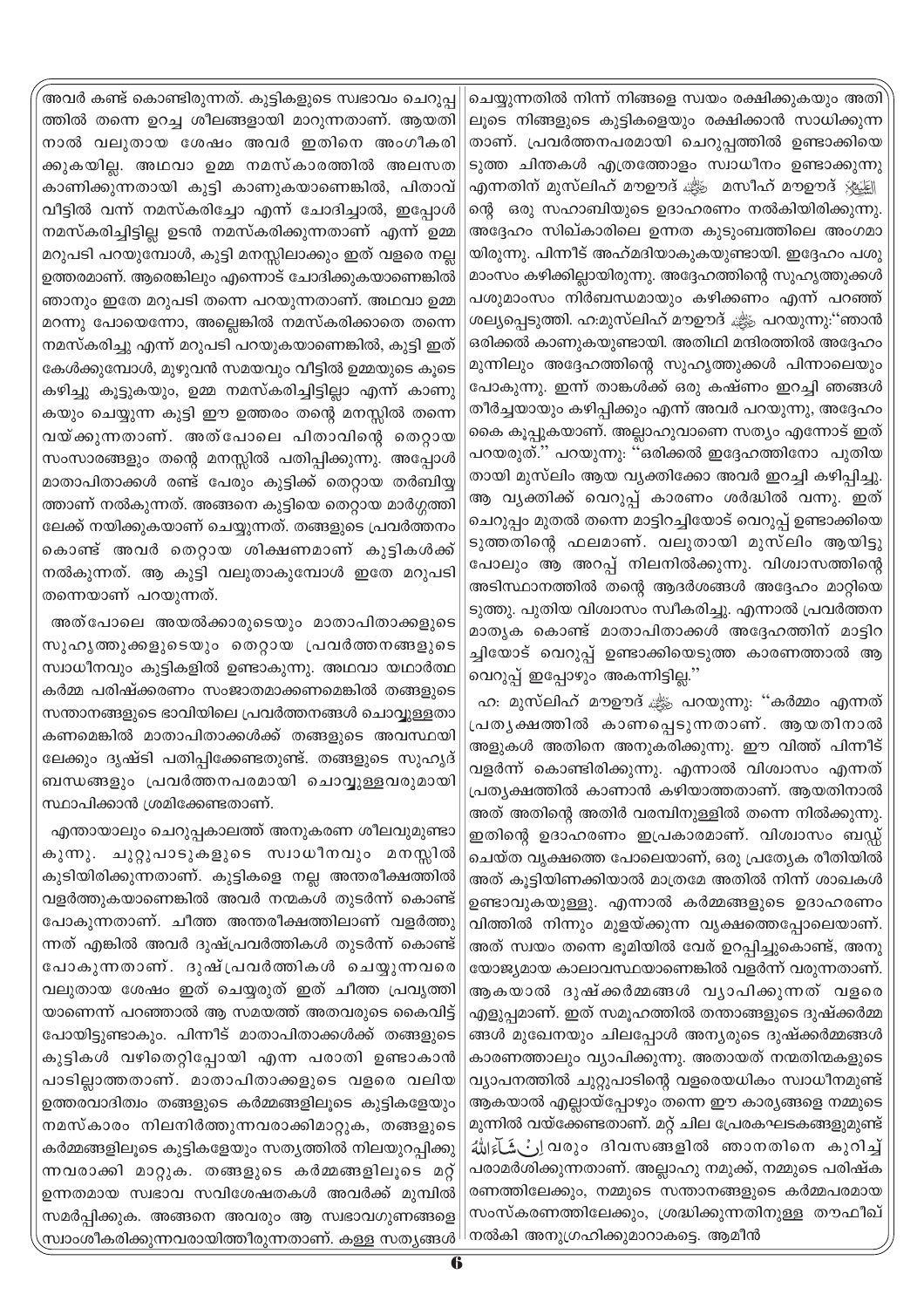അല്ലയോ നാഥാ ഞങ്ങളുടെ രാജ്യത്തെ സംരക്ഷിക്കണമേ ഇതിന്റെ എല്ലാ പരാധീനതകളിൽ നിന്നും നീ സ്വാതന്ത്രം നൽകേണമേ, ഇതിനെ മുമ്പത്തേക്കാളുപരി ശക്തവും, മനോഹരവും ആക്കണമേ, ഇതിലെ നിവാസികളെ നിന്റെ സമീപസ്ഥർ ആക്കണമേ, ഈ രാജ്യവാസികളുടെ ഹൃദയ ങ്ങൾ തമ്മിൽ ഇണക്കേണമേ, ഇവരെ പരസ്പരം സ്നേഹി ക്കുന്നവർ ആക്കിമാറ്റേണമേ, അല്ലയോ അല്ലാഹുവേ നീ എന്നന്നേക്കുമായി ശാന്തി സമാധാനത്തെയും നന്മയേയും പ്രചരിപ്പിക്കുന്നതിനായി ഈ രാജ്യത്തെ സജ്ജനങ്ങളെ സഹായിക്കേണമേ, അല്ലാഹു മുഴുവൻ മുസ്ലിം ഉമ്മത്തിന് വേണ്ടിയും ഈ രാജ്യത്തിനു വേണ്ടിയും ഈ ദുആ സ്ഥീകരിക്കുമാറാകട്ടെ. അങ്ങനെ അവിടത്തെ ഫസാദുകൾ അവസാനിക്കടെ.

താഹിർ നദീം സാഹിബ് പറയുന്നു: ''ഖാലിദ് ബറാഖി സാഹിബ് എന്നോട് എപ്പോഴും ഇമെയിൽ മുഖേന ബന്ധപ്പെടുമായിരുന്നു. സിറിയയിൽ താമസിക്കുന്ന സമയത്ത് ഞങ്ങൾ ഇദ്ദേഹത്തെ പരിചയപ്പെട്ടു. വിനയത്തി ന്റെയും ആതിഥേയത്വത്തിന്റെയും മാതൃകയായിരുന്നു ഇദ്ദേഹം. വളരെ വിനയാന്വിതനും, സുസ്മേരവദനനും എളിമയുള്ളവനുമായിരുന്നു. ദമശ്കി–ൽ ജമാഅത്തിന്റെ ഒരു വീട്ടിലായിരുന്നു ഇദ്ദേഹം താമസിച്ചിരുന്നത്. അത് ഒരു ബർക്കത്തായിക്കൊണ്ടാണ് ഉപയോഗിച്ചിരുന്നത്. അദ്ദേഹ ത്തിന് അറിവ് നേടാൻ എത്രമാത്രം ദാഹമുണ്ടായിരുന്നെ ന്നാൽ മിക്കപ്പോഴും തന്റെ ഒരു ബന്ധുവിനോടൊപ്പം ഞങ്ങളുടെ അടുത്ത് വരുമായിരുന്നു. വിജ്ഞാനപരമായ കാര്യങ്ങൾ സംസാരിക്കുമായിരുന്നു. ജമാഅത്തിന്റെ ഏത് ഗ്രന്ഥം ലഭിച്ചാലും വളരെ താൽപര്യത്തോടും ആവേശ ത്തോടും കൂടി വായിച്ച് തീർക്കുമായിരുന്നു. ജമാഅത്തിന്റെ ലൈബ്രറിയിൽ നിന്നും ചില പഴയ അറബി ഗ്രന്ഥങ്ങളിൽ നിന്നും അൽബുശ്റ മാസികയുടെ പഴയ പതിപ്പിൽ നിന്നും ലേഖനം എടുത്ത് കമ്പ്യൂട്ടറിൽ ടൈപ്പ് ചെയ്യുകയും അത് ഞങ്ങൾക്ക് അയച്ചു തരികയും ചെയ്തു. വ്യത്യസ്ഥമായ ഗ്രന്ഥങ്ങൾ തർജ്ജുമ ചെയ്യുന്നവയിൽ പ്രൂഫ്റീഡിംഗ്

ചെയ്ത് സഹായിക്കുമായിരുന്നു. ഹ. മസീഹ് മൗഊദ് നോടും ഖിലാഫത്തിനോടും ആത്മാർത്ഥമായ സ്നേഹം ഉണ്ടായിരുന്നു. മസീഹ് മൗഊദ് ദിനത്തോടനുബന്ധിച്ച് ഏം.ടി.എ. യിൽ വന്ന അറബി പ്രോഗ്രാം കണ്ട് വളരെ ആവേശഭരിതനായി സന്ദേശം അയക്കുകയുണ്ടായി, മസീഹ് മൗഊദ് ﷺ ന്റെ ഒരു ഖസീദ വളരെ വേദനാനിർഭരമായ ശബ്ദത്തിൽ ആലപിച്ച് റിക്കോർഡ് ചെയ്തിരുന്നു. ഏപ്രിൽ 1 ന് അദ്ദേഹം എനിക്ക് ഒരു കത്ത് എഴുതിയിരുന്നു. അതിന്റെ അവസാനം 2006 ൽ തനിക്കുണ്ടായ ഒരു കശ്ഫിനെ കുറിച്ച് എഴുതിയിരുന്നു. ഈ ദർശനത്തിൽ നിന്ന് അദ്ദേഹത്തിന് മനസ്സിലായത് തനിക്ക് ഭാരിച്ച ഉത്തരവാദിത്വവും പ്രധാനപ്പെട്ട ജോലിയും ലഭിക്കുമെന്നും, സതൃത്തിൽ ഉറച്ച് നിൽക്കുന്ന തിനും യാതൊരു ദൗർബല്യവും കാണിക്കാതിരിക്കുന്നതിന് താക്കീതും ചെയ്യപ്പെട്ടിരുന്നു. ഈ ദർശനം ഉണ്ടായതിന് ശേഷം അദ്ദേഹം ജമാഅത്തിന്റെ സദർ ആയപ്പോൾ ഇത് പൂർത്തിയായി എന്ന് അദ്ദേഹം കരുതി. എന്നാൽ ഈ ദർശനത്തിൽ ദൗർബല്യം പ്രകടിപ്പിക്കാതെ സതൃത്തിൽ ഉറച്ച് നിന്ന് കൊണ്ട് ഈമാനിൽ കോട്ടം വരാത്ത നിലയിൽ അദ്ദേഹം തന്റെ ജീവൻ സമർപ്പിച്ചു.

.<br>ഇന്ന് ഒരു ദുഃഖ വാർത്തയുണ്ട്. നമസ്കാരത്തിന് ശേഷം ഞാൻ ഒരു ജനാസയും നമസ്കരിക്കുന്നതാണ്. അത് ബഹുമാനപ്പെട്ട ഖാലിദ് അഹ്മദ് അൻബറാഖി സാഹിബ് മർഹും സിറിയായുടെതാണ്. ഖാലിദ് ബറാഖി സാഹിബ് എഞ്ചിനീയർ ആയിരുന്നു. 37 വയസ്സ് പ്രായമായിരുന്നു. ഇദ്ദേഹത്തിന്റെ മാതാപിതാക്കൾക്ക് 1986 ൽ ദമിശ്ഖിന്റെ നവായി പ്രദേശത്തുള്ള ഒരു ഗ്രാമം ഹവാശറബിൽ ആദ്യം ബൈഅത്ത് ചെയ്യുന്നതിനുള്ള ഭാഗ്യം ലഭിച്ചു. ബൈഅത്തിന് ശേഷം അദ്ദേഹത്തിന്റെ പിതാവിന് എതിർപ്പിനും ഭീഷണിക്കു മൊപ്പം 1889 ൽ ആറ് മാസം ജയിലിലും കിടക്കേണ്ടിവന്നു. അത് പോലെ സമീപകാലത്ത് സിറിയയിൽ നടന്ന ഫസാദുകളിൽ 2012 ലും 2013 ലും ഇദ്ദേഹത്തിന്റെ പിതാവിനെ അറസ്റ്റ് ചെയ്യുകയുണ്ടായി. ഖാലിദ് ബറാഖി സാഹിബിന്റെ എല്ലാ സഹോദരീ സഹോദരന്മാരും ബാല്യ കാലം മുതൽക്കെ തന്നെ അഹ്മദികളാണ്. ഇദ്ദേഹത്തിനെ 2013 സപ്തംബർ 18 ന് വൈകുന്നേരം അവിടുത്തെ ഇന്റലിജൻസ് ഏജൻസിയുടെ ഏതോ ഒരു ബ്രാഞ്ച്, അറസ്റ്റ് ചെയ്തു. അതിന് ശേഷം ഇദ്ദേഹത്തിനെകുറിച്ച് യാതൊരു വിധ അറിവും ആർക്കും ലഭിച്ചിട്ടില്ലായിരുന്നു. ഏതുവരെയെ ന്നാൽ ഡിസംബർ 9 ന് ഇദ്ദേഹത്തിന്റെ പിതാവിനെ മിലിട്ട്രി ഇന്റലിജൻസ് ഏജൻസിയുടെ ഒരു ബ്രാഞ്ച് വിളിപ്പിക്കുകയു ണ്ടായി. അവിടെ ഇദ്ദേഹത്തിന്റെ മകന്റെ പേപ്പറുകൾ കൈകളിൽ പിടിപ്പിച്ച് കൊടുത്തിട്ട് പറഞ്ഞു, ഒക്ടോബർ 28 اِنَّالِلُّهِ وَ اِنَّا اِلْيُهِ رِّجِعُوۡنَ ۖ എന്. ഇദ്ദേഹം വഫാത്തായി എന്

ഇദ്ദേഹത്തിന്റെ മൃതശരീരവും പിതാവിന് നൽകിയില്ല. അവിടെ അദ്ദേഹത്തിന് ലഭിച്ച പീഢനങ്ങൾ കാരണം വഫാത്തായിരിക്കാനാണ് സാധൃത എന്നാണ്. മനസ്സിലാ ക്കാൻ കഴിയുന്നത്. ഖാലിദ് അൽ ബറാഖി സാഹിബ് നന്മയും, തഖ്വയും, സൽസ്വഭാവവും, ദീനി അദ്ധ്യാപനങ്ങളുടെ സംരക്ഷകനും ആയിരുന്നു. അവിടുത്തെ ധാരാളം അഹ്മദി കളും, അനഹ്മദികളും ഇത് സാക്ഷ്യപ്പെടുത്തുന്നു. വിശുദ്ധ ഖുർആൻ തിലാവത്ത് ചെയ്യുമ്പോൾ ഇദ്ദേഹത്തിന്റെ സ്വരം അസാധാരണാം വിധം മനോഹരമായിത്തീരുമായിരുന്നു. വളരെ ലോല ഹൃദയനും ആളുകളോട് ദയയുള്ളവനും, തന്നിൽ അർപിതമാകുന്ന ഏത് ജോലിയും വളരെ സന്തോ ഷത്തോട് കൂടി ചെയ്യുന്നവനും, സഹായവും ആത്മാർത്ഥ തയും, ജമാഅത്ത് വൃവസ്ഥിതിയോടും ഖിലാഫത്തിനോടും സ്നേഹമുള്ളനും ആയിരുന്നു. ഇതെല്ലാം ഇദ്ദേഹത്തിന്റെ സ്വഭാവ സവിശേഷതകളാണ്. തന്റെ രാജ്യത്തോടും, മുഴുവൻ ജനസമൂഹത്തോടും സ്നേഹമുള്ള വ്യക്തിയായിരുന്നു. ഒരു ലോക്കൽ ജമാഅത്തിന്റെ പ്രസിഡന്റും ആയിരുന്നു. ഈ സമയത്ത് തഅ്ലീമുൽ ഖുർആൻ വഖ്ഫെ ആർസി ആയിക്കൊണ്ട് സേവനങ്ങൾ ചെയ്ത് വരികയായിരുന്നു. മൂസിയായിരുന്നു. കൃത്യ നിഷ്ഠതയോടുകൂടി ചന്ദ നൽകുന്ന വ്യക്തിയായിരുന്നു. ഇദ്ദേഹത്തിന്റെ ഭാര്യയും അഹ്മദിയാണ്. മൂന്ന് കുട്ടികൾ ഉണ്ട് മകൾ ശുറുഖ്, മകൻ അഹ്മദ് രണ്ട് പേരുടെയും പ്രായം 6 വയസ്സിൽ താഴെയാണ്. ഹസ്സാമുദ്ദീൻ അദ്ദേഹത്തിന്റെ അറസ്റ്റ് ആകുന്നതിനു ഏതാനു ദിവസം മുമ്പ് ജനിച്ച ചെറിയ കുട്ടിയാണ്. വഖ്ഫെ നൗവിൽ അംഗമാണ് ഈ കുട്ടി. തന്റെ ഫെയ്സ്ബുക്കിൽ, അറസ്റ്റ് ആകുന്നതിന് മുമ്പ് ഖാലിദ് അൽ ബറാഖി സാഹിബ് ഇങ്ങനെ എഴുതിയിരുന്നു. ''രാജ്യ സ്നേഹം ഈമാന്റെ ആവേശമാണ്.